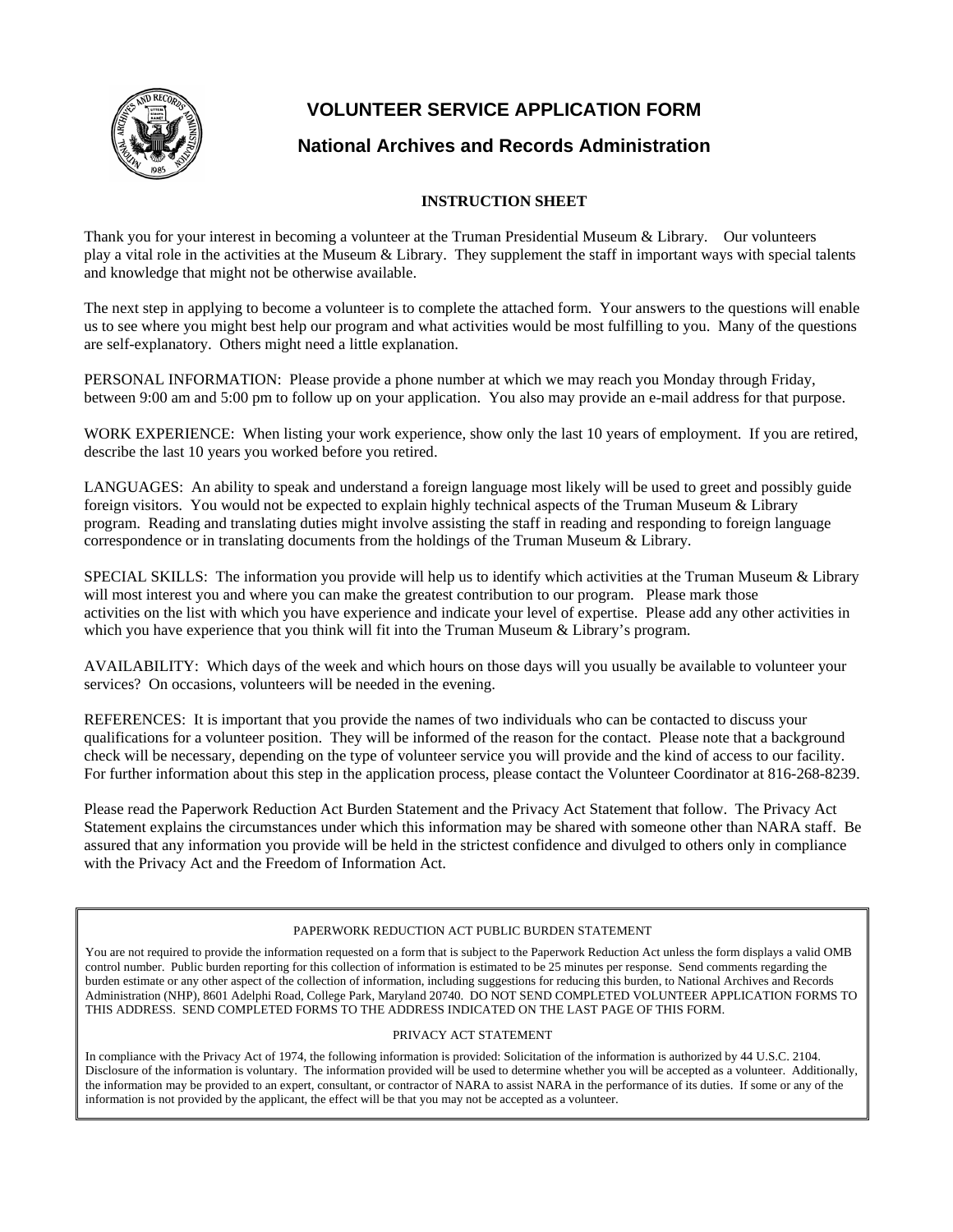

### **VOLUNTEER SERVICE APPLICATION FORM Truman Presidential Museum & Library**

# **National Archives and Records Administration**

| PERSONAL INFORMATION     |                                              |                        |                |                            |                |            |  |  |  |
|--------------------------|----------------------------------------------|------------------------|----------------|----------------------------|----------------|------------|--|--|--|
|                          | Date of Birth                                |                        |                |                            |                |            |  |  |  |
| <b>Street Address</b>    | City                                         |                        |                | <b>ZIP</b><br><b>State</b> |                |            |  |  |  |
| Daytime Telephone Number | <b>E-mail Address</b>                        |                        |                |                            |                |            |  |  |  |
|                          |                                              |                        |                |                            |                |            |  |  |  |
| <b>EDUCATION</b>         |                                              |                        |                |                            |                |            |  |  |  |
| Level                    | Name and Location of Institution             | Years Attended         |                | Diploma / GED              |                |            |  |  |  |
| High School              |                                              |                        |                | $\overline{\phantom{a}}$   | Please circle: |            |  |  |  |
|                          |                                              |                        |                |                            | Yes            | No         |  |  |  |
| College:                 | Name of Institution                          |                        | Years Attended | Major Field of Study       |                | Deg<br>ree |  |  |  |
| Undergraduate            |                                              |                        |                | $\overline{\phantom{a}}$   |                |            |  |  |  |
| Undergraduate            |                                              |                        |                | $\overline{\phantom{a}}$   |                |            |  |  |  |
| Graduate                 |                                              |                        |                | $\overline{\phantom{a}}$   |                |            |  |  |  |
|                          | (Summarize your last 10 years of employment) | <b>WORK EXPERIENCE</b> |                |                            |                |            |  |  |  |
| Position                 | From -- To                                   |                        |                | Employer                   |                |            |  |  |  |
|                          |                                              |                        |                |                            |                |            |  |  |  |
|                          |                                              |                        |                |                            |                |            |  |  |  |
|                          |                                              |                        |                |                            |                |            |  |  |  |
|                          |                                              |                        |                |                            |                |            |  |  |  |
|                          |                                              |                        |                |                            |                |            |  |  |  |
|                          | PREVIOUS VOLUNTEER EXPERIENCE                |                        |                |                            |                |            |  |  |  |
| Duties                   |                                              | From -- To             |                | Organization               |                |            |  |  |  |
|                          |                                              |                        |                |                            |                |            |  |  |  |
|                          |                                              |                        |                |                            |                |            |  |  |  |
|                          |                                              |                        |                |                            |                |            |  |  |  |
|                          |                                              |                        |                |                            |                |            |  |  |  |
|                          |                                              |                        |                |                            |                |            |  |  |  |